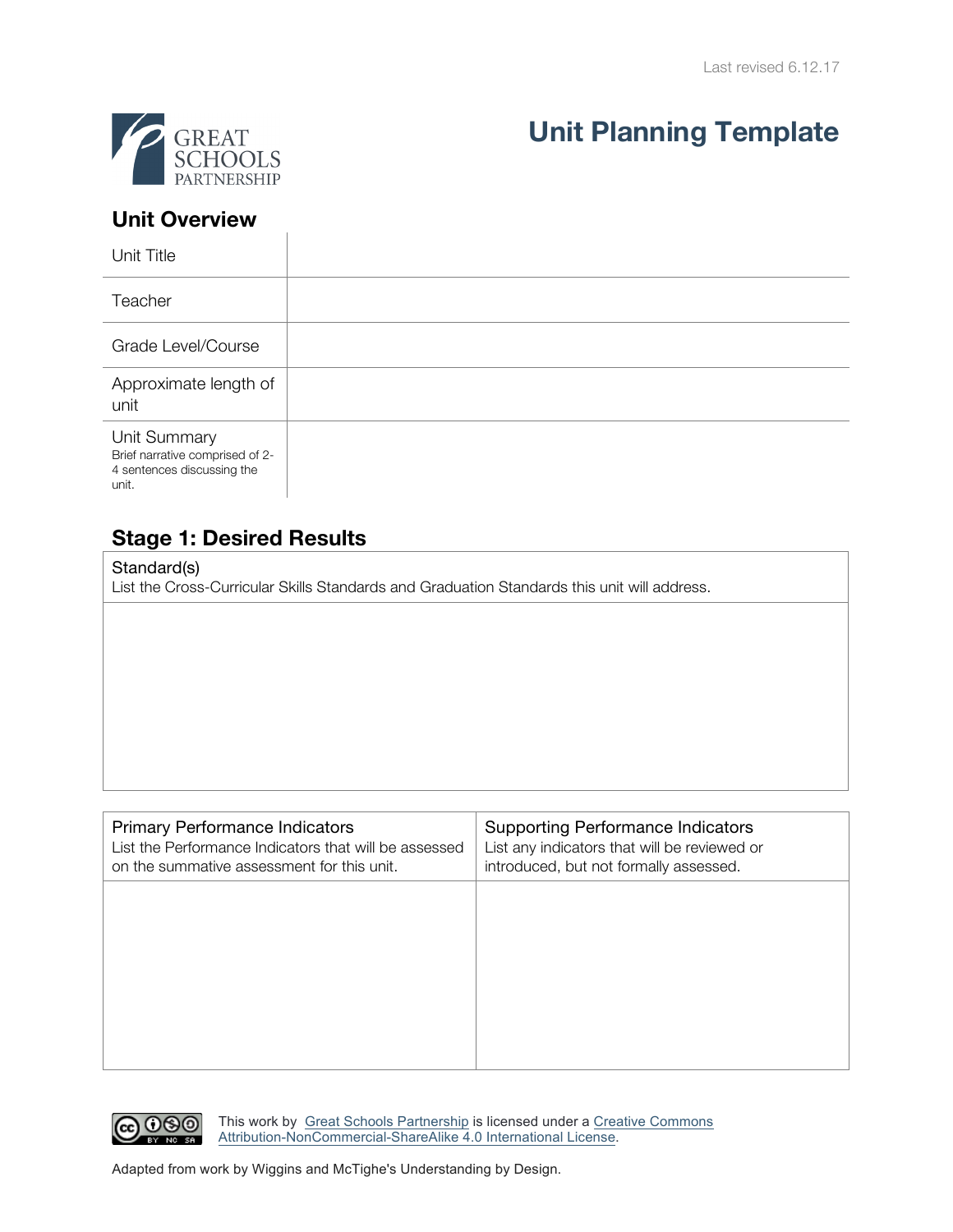| Understandings<br>What are the big picture understandings that are<br>transferable across contexts, places, and times? | <b>Essential Question(s)</b><br>These questions are related to the enduring<br>understandings and provide relevance for the<br>learning in the unit.                               |
|------------------------------------------------------------------------------------------------------------------------|------------------------------------------------------------------------------------------------------------------------------------------------------------------------------------|
|                                                                                                                        |                                                                                                                                                                                    |
|                                                                                                                        |                                                                                                                                                                                    |
|                                                                                                                        |                                                                                                                                                                                    |
| Students will know<br>Factual information, vocabulary, and basic concepts<br>related to each indicator.                | Students will be able to<br>Skills, processes, and/or knowledge that are related<br>to each indicator and which students will be able to<br>use in new contexts/with new material. |
|                                                                                                                        |                                                                                                                                                                                    |
|                                                                                                                        |                                                                                                                                                                                    |
|                                                                                                                        |                                                                                                                                                                                    |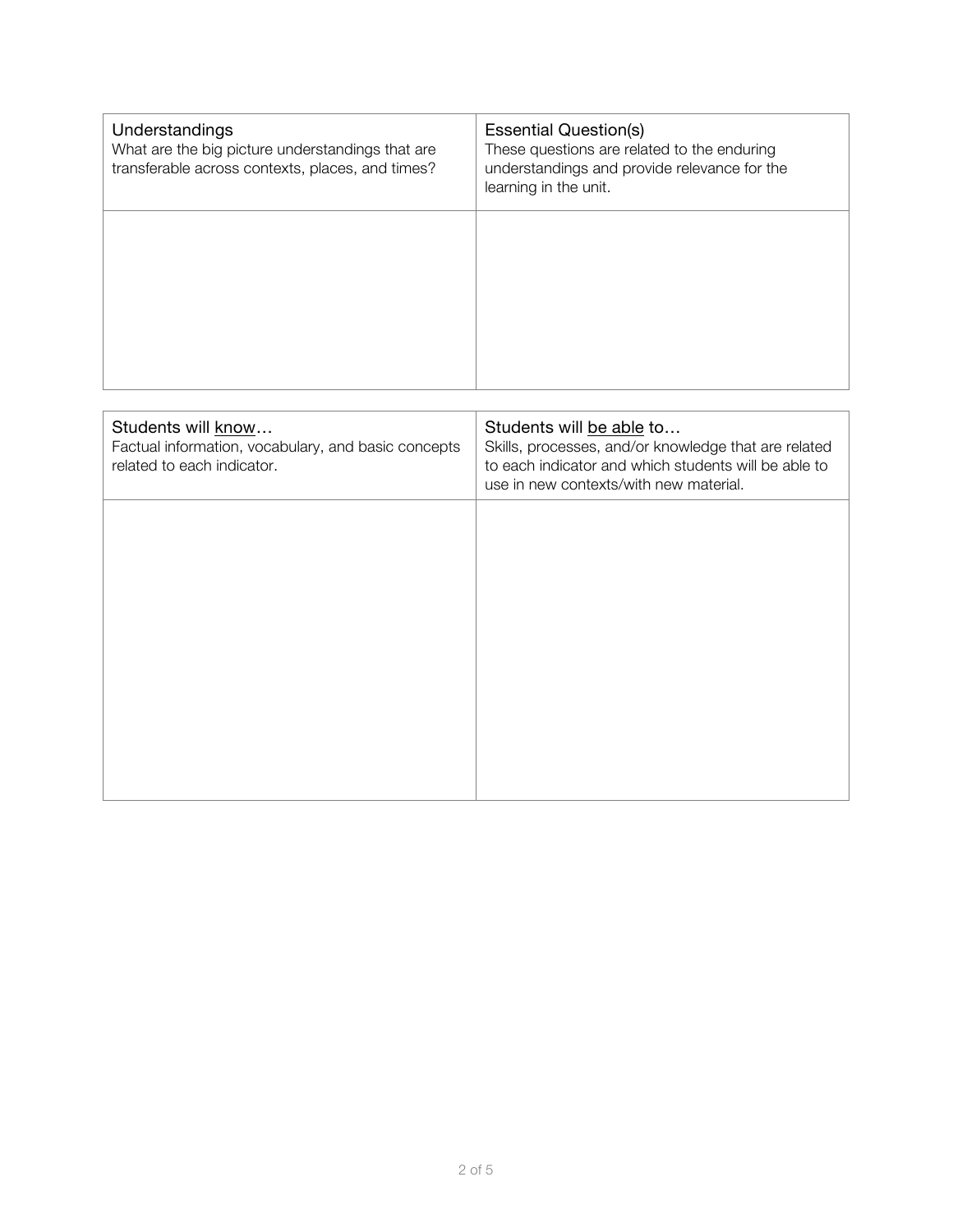# **Stage 2: Evidence of Student Learning**

#### **Scoring Criteria**

Define levels of performance for each indicator

| Indicator<br>List performance<br>indicators from Stage 1. | Emerging | Developing | Proficient | Distinguished |
|-----------------------------------------------------------|----------|------------|------------|---------------|
|                                                           |          |            |            |               |
|                                                           |          |            |            |               |
|                                                           |          |            |            |               |
|                                                           |          |            |            |               |

#### Summative Assessment Task

Describe what students will do and produce to develop evidence that will be evaluated using the scoring criteria. If an assessment has not been developed, the Summative Assessment Planning Template and Protocol might be helpful to guide this process.

#### Entry-level assessment

Determines student strengths, weaknesses, and prior knowledge of the concepts and skills addressed in the unit.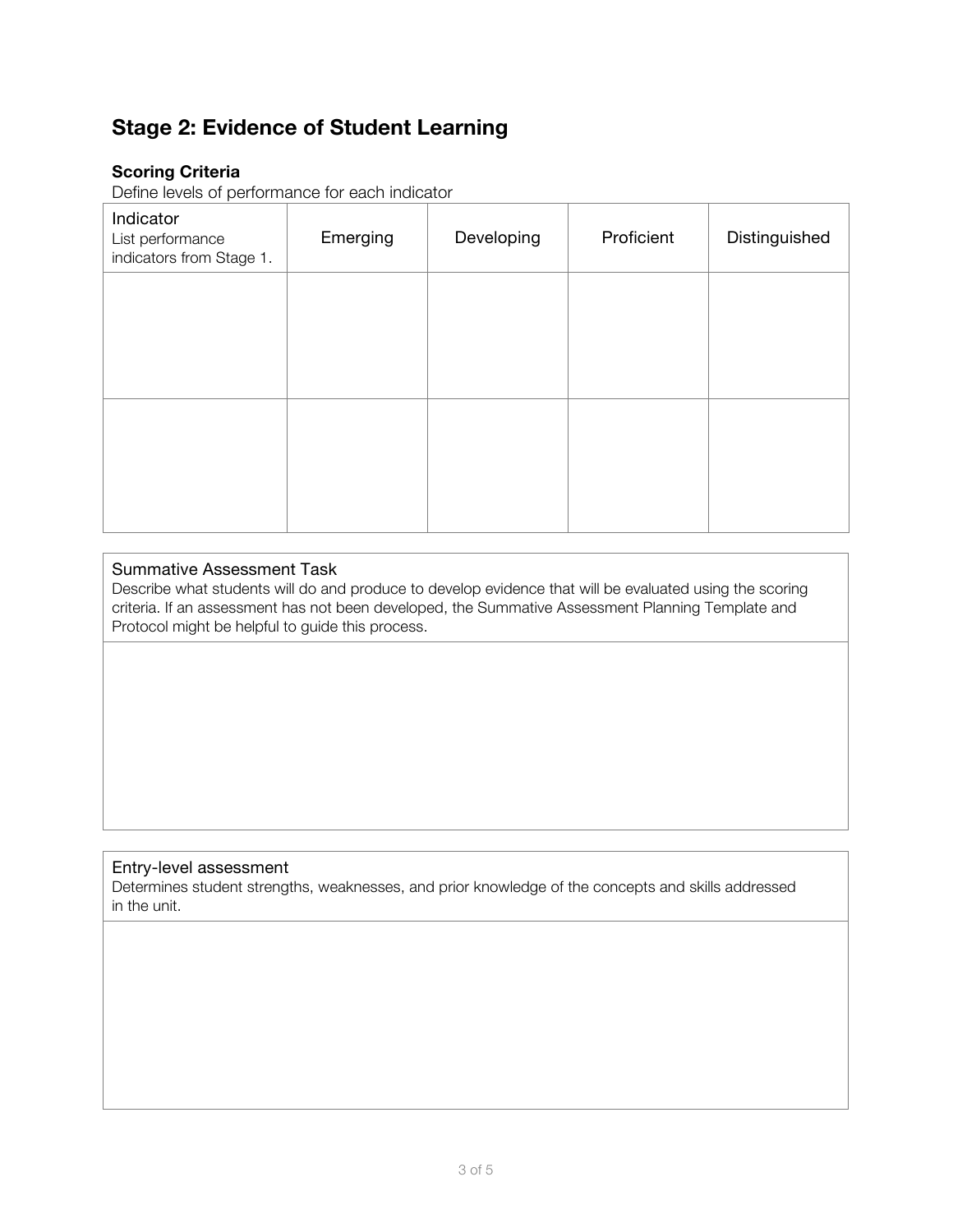# **Stage 3: Instructional Design**

#### Initial Event or Hook

Encourages students to access prior knowledge; sparks student interest and engagement, and answers the question, "Why do we need to learn this?"

| Learning Targets<br>Identify what students should<br>know and do in the course of the<br>specific learning experience. | <b>Formative Assessment</b><br>Provide clear, descriptive,<br>actionable feedback for students<br>and provide feedback to teachers | <b>Learning Experiences</b><br>Differentiated experiences that<br>provide opportunities for students<br>to engage in active learning |
|------------------------------------------------------------------------------------------------------------------------|------------------------------------------------------------------------------------------------------------------------------------|--------------------------------------------------------------------------------------------------------------------------------------|
|                                                                                                                        | in order to adjust instruction.                                                                                                    | around the learning target(s).                                                                                                       |
|                                                                                                                        |                                                                                                                                    |                                                                                                                                      |
|                                                                                                                        |                                                                                                                                    |                                                                                                                                      |
|                                                                                                                        |                                                                                                                                    |                                                                                                                                      |
|                                                                                                                        |                                                                                                                                    |                                                                                                                                      |